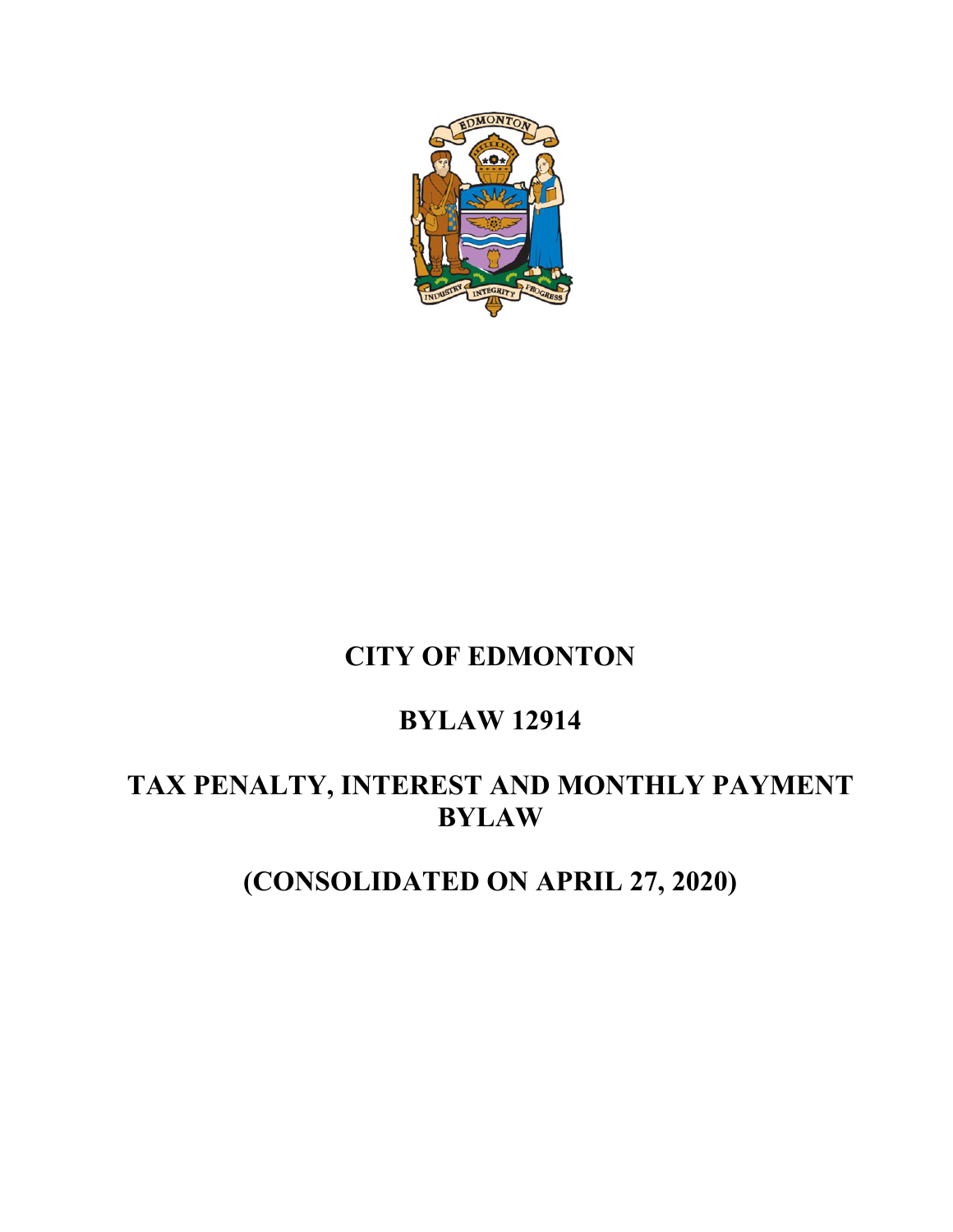#### **CITY OF EDMONTON**

#### **BYLAW 12914**

### **TAX PENALTY, INTEREST AND MONTHLY PAYMENT BYLAW**

**Whereas**, pursuant to sections 344 and 345 of the *Municipal Government Act,* R.S.A. 2000, c. M-26 (MGA), Council may impose penalties on unpaid taxes at the rates set out in the bylaw, and pursuant to section 340 of the MGA, may permit taxes to be paid by installments. (S.2, Bylaw 13544, December 16, 2003)

Edmonton City Council enacts:

#### **PART I - PURPOSE, DEFINITIONS AND INTERPRETATION**

| <b>PURPOSE</b>     | 1              | The purpose of this Bylaw is to establish: |                                                                                                         |  |
|--------------------|----------------|--------------------------------------------|---------------------------------------------------------------------------------------------------------|--|
|                    |                | (a)                                        | the due dates for payment of taxes;                                                                     |  |
|                    |                | (b)                                        | the rates of penalty to be imposed for failure to pay taxes<br>by the due date;                         |  |
|                    |                | (c)                                        | the rate of interest to be applied on overpayments of taxes;<br>and                                     |  |
|                    |                | (d)                                        | the terms under which taxes may be paid in monthly<br>installments.                                     |  |
| <b>DEFINITIONS</b> | $\overline{2}$ |                                            | In this Bylaw, unless the context otherwise requires:                                                   |  |
|                    |                | (a)                                        | "Bylaw" includes all Regulations made by the<br>Administration pursuant to the authority of this bylaw; |  |
|                    |                | (b)                                        | "City" means the City of Edmonton;                                                                      |  |
|                    |                | (c)                                        | "Council" means the council of the City of Edmonton;                                                    |  |
|                    |                | (d)                                        | "Current Year" is the year specified in Schedule A to this<br>Bylaw;                                    |  |
|                    |                | (e)                                        | "Previous Year" is the year specified in Schedule A to this                                             |  |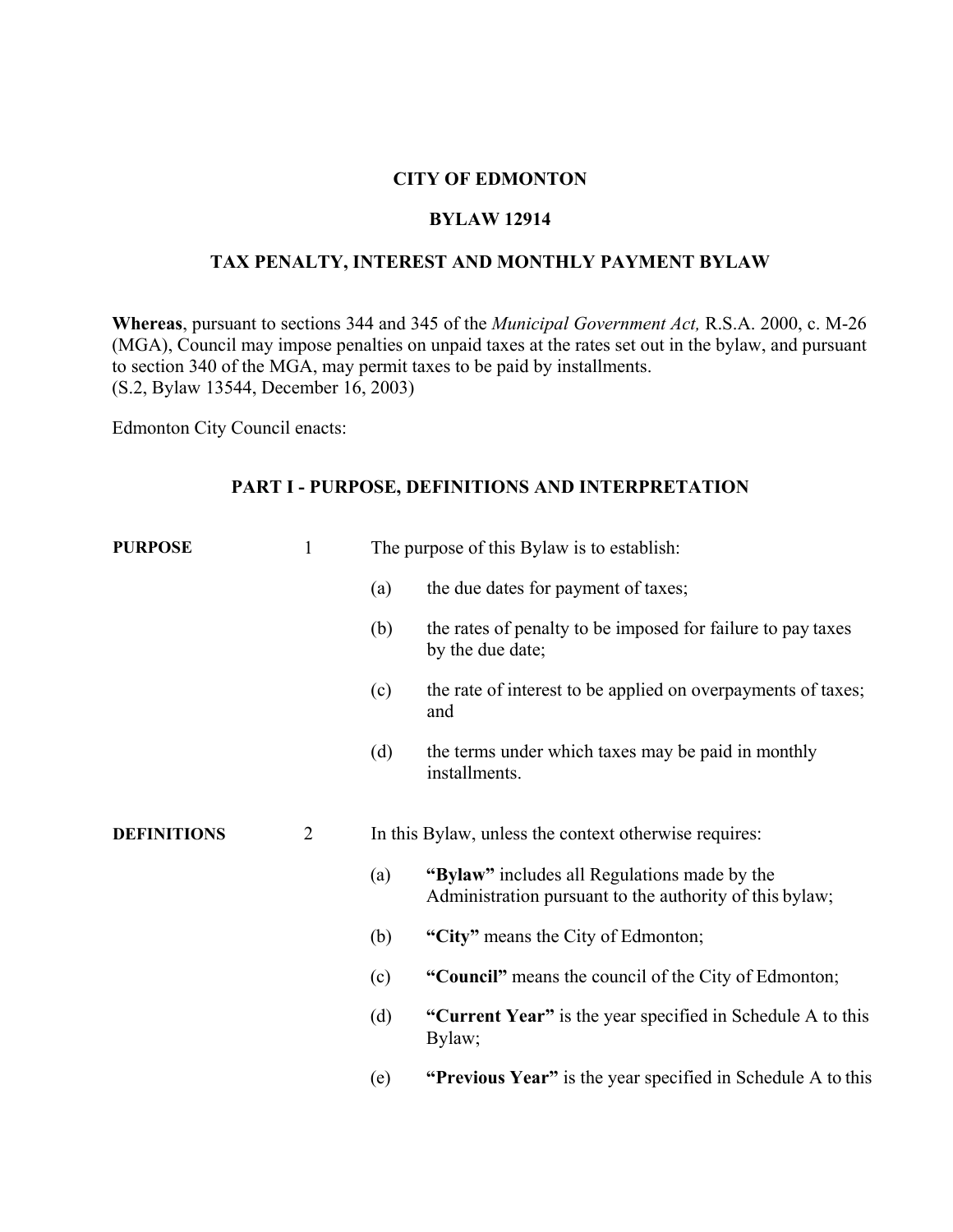Bylaw;

| (f) | "Tax Arrears" means taxes that remain unpaid after |
|-----|----------------------------------------------------|
|     | December 31 of the year in which they are imposed; |

- (g) **"Taxes"** includes property, business, business revitalization zone (BRZ), special and local improvement taxes, and all other taxes or charges lawfully imposed pursuant to the MGA or any other statute of the Province of Alberta; (S.2, Bylaw 15561, November 26, 2010)
- (h) **"Taxpayer"** is the person liable to pay taxes as defined in sections 331 and 373 of the MGA.

#### **RULES FOR INTERPRETATION** 3 The marginal notes and headings in this Bylaw are for reference purposes only.

**REFERENCES** 4 References to any bylaws, statutes or other enactment shall be deemed to include all amendments thereto, all regulations and orders thereunder and any successor bylaws, statutes or enactment.

#### **PART II - OVERPAYMENT OF TAXES**

| <b>INTEREST ON</b><br><b>OVERPAYMENTS</b> | 5 |     | Where an overpayment exists on a tax account, monthly interest<br>will be applied at the rates set out in Schedule A, subject to the<br>following conditions:                |  |  |
|-------------------------------------------|---|-----|------------------------------------------------------------------------------------------------------------------------------------------------------------------------------|--|--|
|                                           |   | (a) | interest will be paid at the end of each month, and will only<br>be applied on overpayments which have remained on the<br>Taxpayer's account for the entire preceding month; |  |  |
|                                           |   | (b) | interest will not be applied on overpayments in excess of<br>two times the annual tax levy;                                                                                  |  |  |
|                                           |   | (c) | upon receipt of a written request from the Taxpayer, the<br>overpayment plus accumulated interest, will be refunded to<br>the Taxpayer.                                      |  |  |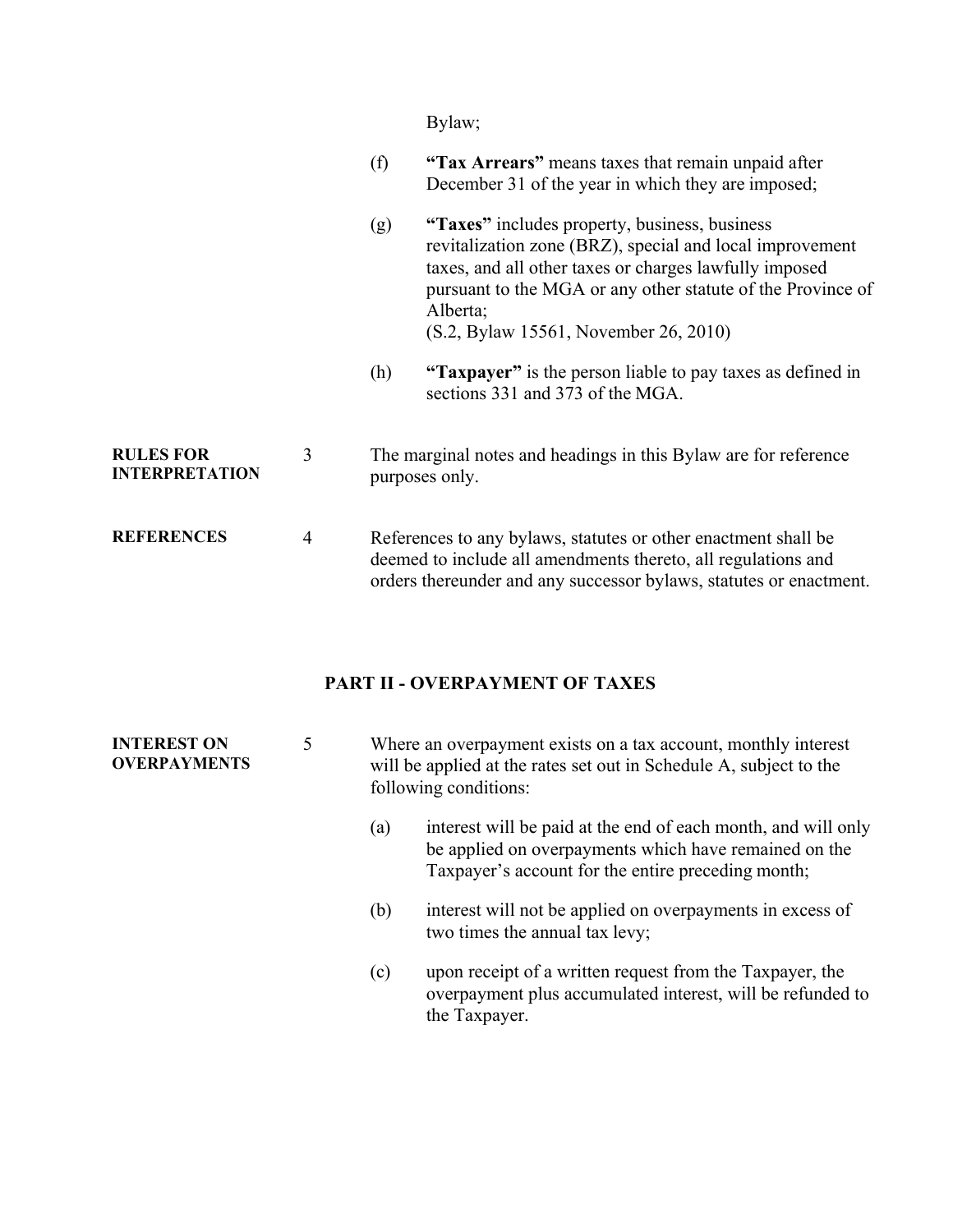#### **PART III - PENALTIES ON UNPAID TAXES**

### **CURRENT TAXES** 6 Any BRZ or property Taxes levied for the Current Year and remaining unpaid after the due date, are subject to penalties at the rates set out in Schedule A. (S.3, Bylaw 15561, November 26, 2010)

- 6.1 Where the due date for the payment of taxes falls on a weekend or holiday, the due date is deemed to fall on the next business date and no penalties shall be applied until the day after the deemed due date.  $(S.3,$ Bylaw 17945, January 1, 2018)
- 7 Any supplementary or partial year's property or BRZ Taxes levied during the Current Year are due by the date indicated on the notice but not less than thirty (30) days after the notice is sent. Any amounts remaining unpaid after the due date are subject to penalties at the rates set out in Schedule A, commencing the first day of the calendar month following the due date. (S.4, Bylaw 15561, November 26, 2010) (S.2, Bylaw 16842, January 1, 2015)
- 8 Additional charges levied during the Current Year pursuant to sections 553, 553.1, and 553.2 of the MGA, or section 21(4)(a) of the *Weed Control Act*, S.A. 2008, c. W-5.1, are due by the date indicated on the notice but not less than thirty (30) days after the notice is sent. Any amounts remaining unpaid after the due date are subject to penalties at the rates set out in Schedule "A", commencing on the first day of the calendar month following the due date. (S.3, Bylaw 13544, December 16, 2003) (S.3, Bylaw 16842, January 1, 2015)
- 9 For the purposes of sections 6, 7, and 8, penalties will not be compounded during the year.) (S.4, Bylaw 16842, January 1, 2015)
- **TAX ARREARS** 10 Any Tax Arrears are subject to penalties at the rates set out in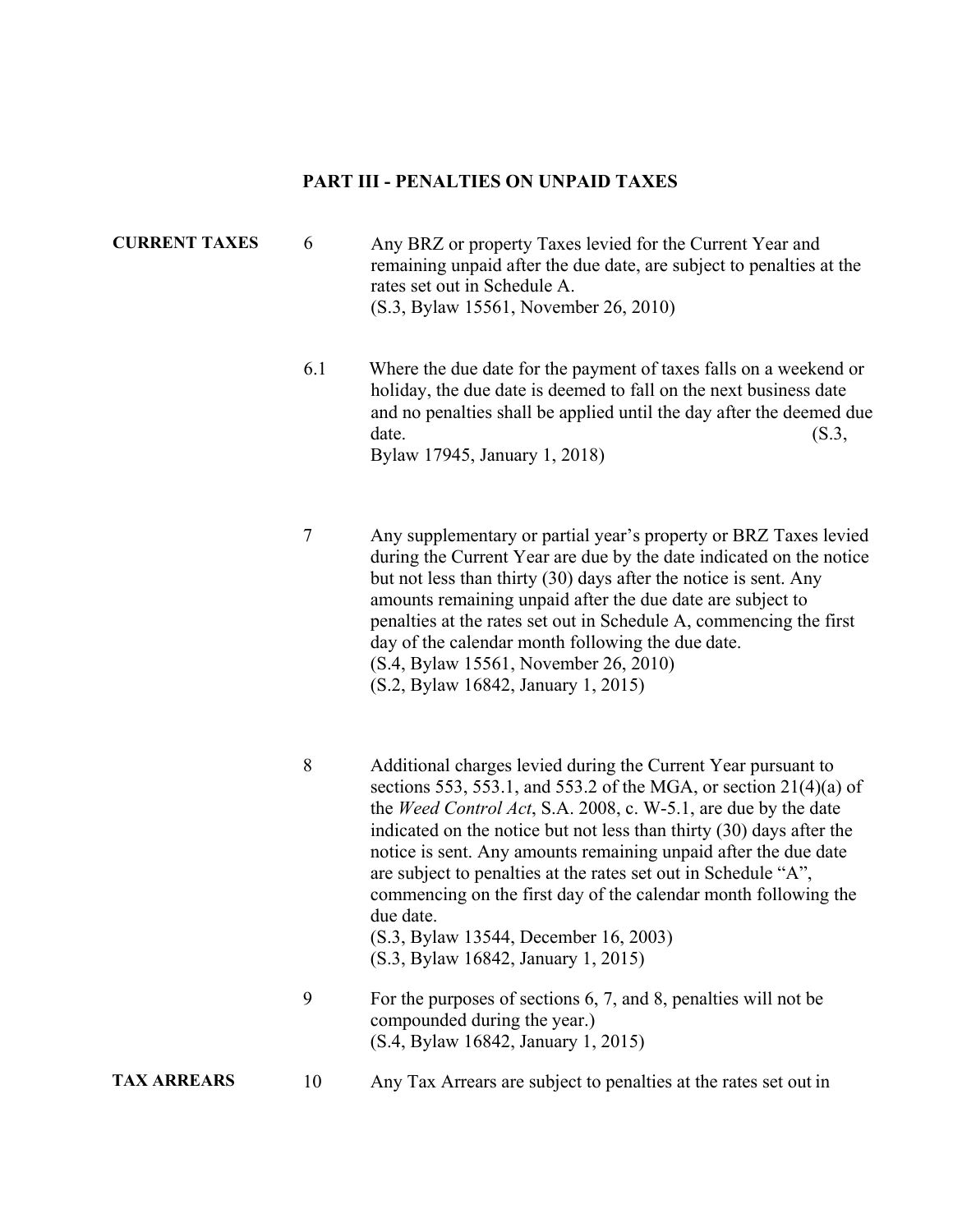Schedule A.

11 For the purposes of Sections 10, Taxes remaining unpaid as of December 31 include accumulated penalties.

(S.2, Bylaw 16155, January 1, 2013) (S.5, Bylaw 16842, January 1, 2015)

### **PART IV - PAYMENT OF TAXES ON A MONTHLY BASIS**

| <b>MONTHLY</b><br><b>PAYMENTS</b> | 12 | Current Taxes may be paid in monthly installments by automatic<br>bank withdrawal on the first day of each calendar month<br>commencing January 1, subject to the following terms and<br>conditions: |                                                                                                                                                                                                                                                                                                                                                                                                                                                                                                     |  |
|-----------------------------------|----|------------------------------------------------------------------------------------------------------------------------------------------------------------------------------------------------------|-----------------------------------------------------------------------------------------------------------------------------------------------------------------------------------------------------------------------------------------------------------------------------------------------------------------------------------------------------------------------------------------------------------------------------------------------------------------------------------------------------|--|
|                                   |    | (a)                                                                                                                                                                                                  | at the date of application, the tax account must not indicate<br>Tax Arrears from a Previous Year;                                                                                                                                                                                                                                                                                                                                                                                                  |  |
|                                   |    | (b)                                                                                                                                                                                                  | for property Taxes, the monthly installment for the months<br>of January through June will be based on 1/12 of the<br>estimated tax levy;                                                                                                                                                                                                                                                                                                                                                           |  |
|                                   |    | (c)                                                                                                                                                                                                  | for BRZ Taxes, the monthly installment for the months of<br>January through March will be based on 1/12 of the<br>estimated tax levy;                                                                                                                                                                                                                                                                                                                                                               |  |
|                                   |    | (d)                                                                                                                                                                                                  | for the remaining months of the year, the monthly<br>installment will be adjusted based on the actual tax levy<br>after deducting payments made according to section 12(b)<br>or $12(c)$ ;<br>(S.6, Bylaw 16842, January 1, 2015)                                                                                                                                                                                                                                                                   |  |
|                                   |    | (e)                                                                                                                                                                                                  | monthly accounts are not subject to penalties or interest<br>except where application is received after December 31 of<br>the Previous Year. In addition to the penalties imposed<br>according to Part III of this Bylaw, an initial payment is<br>required at the date of application, equal to the total of all<br>past due instalments plus a late payment penalty based on<br>the initial payment amount at the rate set out in Schedule<br>$A$ ; and<br>(S.1, Bylaw 15839, September 14, 2011) |  |
|                                   |    | (f)                                                                                                                                                                                                  | if a supplementary tax levy is billed after September 1 of<br>the Current Year, and reflects supplementary months<br>greater than the number of months remaining in the year,<br>the payment term may be extended into the following year.                                                                                                                                                                                                                                                          |  |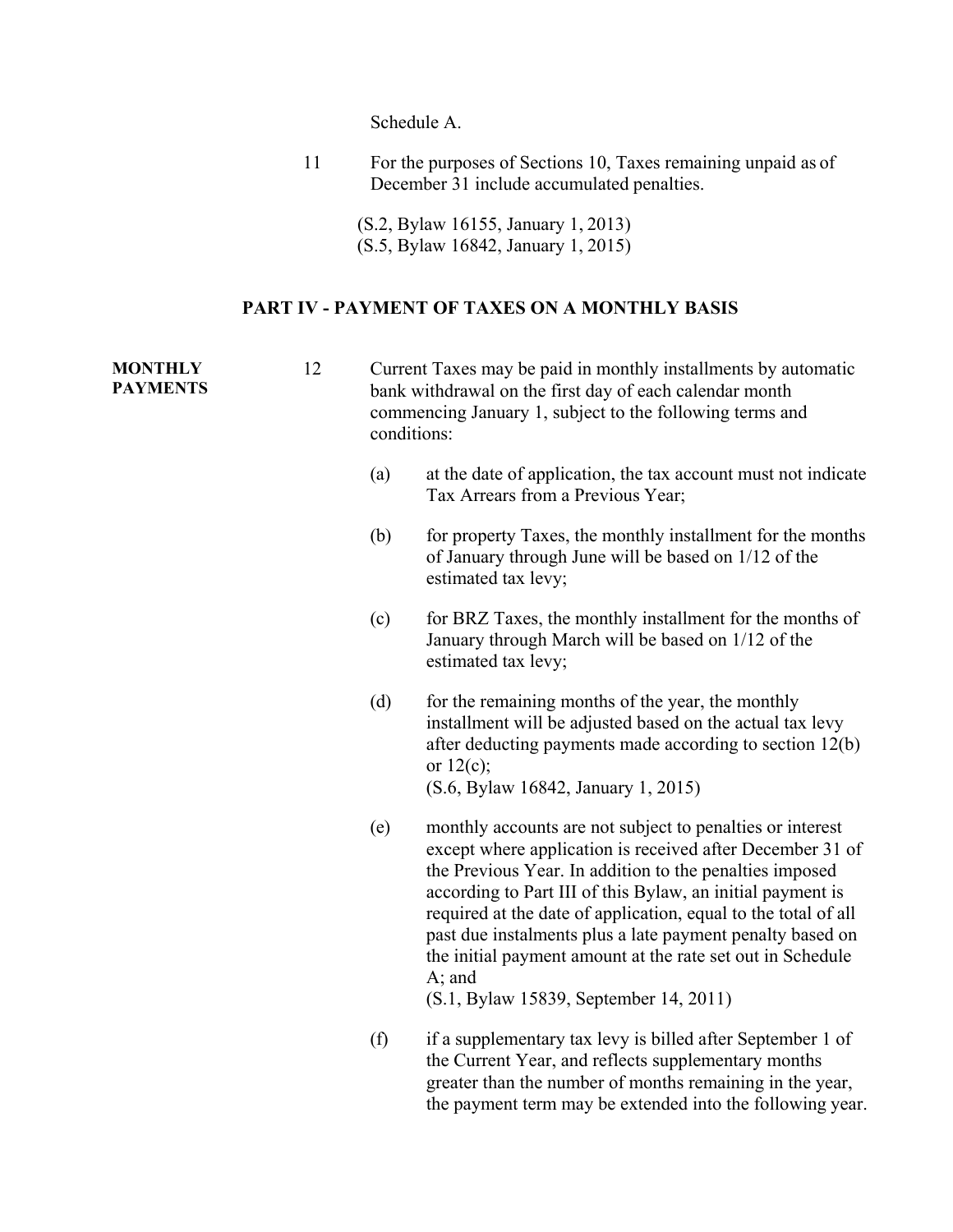- 12.1 (1) Notwithstanding Section 12, for the 2020 taxation year a Taxpayer signed up for monthly installments may request that any payments that would have been made between April 1, 2020 and August 31, 2020 may be delayed and made payable on September 1, 2020. (S.3, Bylaw 19295. April 27, 2020)
- 13 An alternative payment plan may be accepted by the City, if in its opinion:
	- (a)  $13(a)$  it is of equal cash value to the City based on present value calculations, as the monthly payment plan outlined in section 12 of this Bylaw; and
	- (b) the installment schedule will result in a minimum of 50% of the Current Year's Taxes being paid by June 30 (S.12, Bylaw 15561, November 26, 2010)
	- (S.2, Bylaw 17265, January 1, 2016)
- 14 With respect to sections 12 and 13 of this Bylaw, where any two installments are not honoured by the payer's bank, the monthly payment plan will be cancelled without further notice and the balance of Taxes and the cancellation date will be subject to penalties as provided by sections 6 through 11 of this Bylaw. (S.13, Bylaw 15561, November 26, 2010) (S.7, Bylaw 16842, January 1, 2015)

(S.2, Bylaw 16155, January 1, 2013)

#### **PART V - GENERAL**

**REPEALS** 15 Bylaws 11162 and 12468 are repealed.

**EFFECTIVE DATE** 16 This Bylaw comes into force on November 27, 2001

(S.2, Bylaw 16155, January 1, 2013)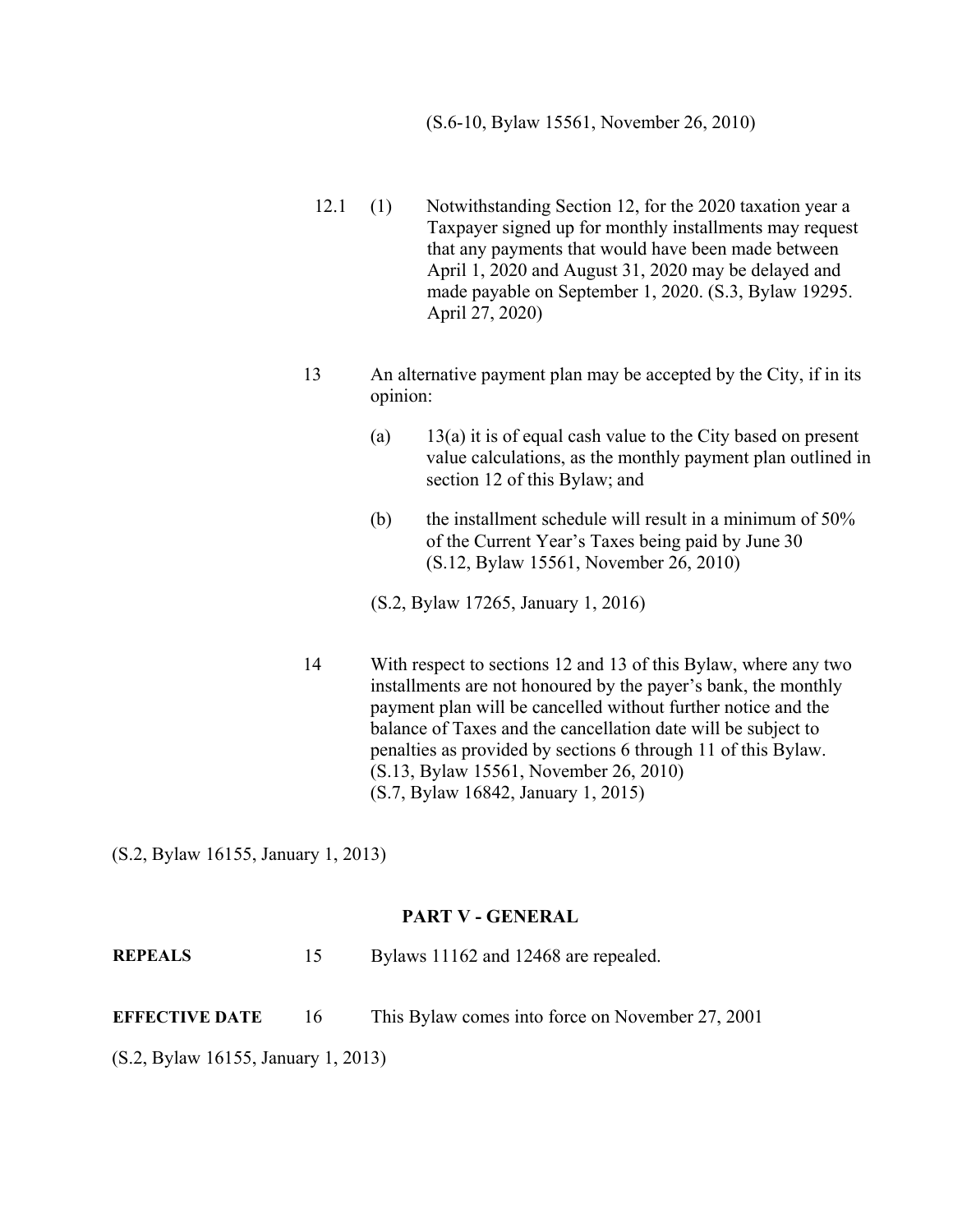(NOTE: Consolidation made under Section 69 of the *Municipal Government Act,* R.S.A. 2000, c.M-26 and Bylaw 16620 Section 16, and printed under the City Manager's authority)

Bylaw 12914 passed by Council November 27, 2001:

Amendments:

Bylaw 13227, December 16, 2002 Bylaw 13544, December 16, 2003 Bylaw 13873, November 30, 2004 Bylaw 14138, November 29, 2005 Bylaw 14438, December 12, 2006 Bylaw 14797, December 18, 2007 Bylaw 15065, November 19, 2008 Bylaw 15340, December 01, 2009 Bylaw 15561, November 26, 2010 Bylaw 15839, September 14, 2011 Bylaw 16155, January 1, 2013 Bylaw 16464, January 1, 2014 Bylaw 16842, January 1, 2015 Bylaw 17265, January 1, 2016 Bylaw 17692, January 1, 2017 Bylaw 17945, January 1, 2018 Bylaw 18434, January 1, 2019 Bylaw 19295, April 27, 2020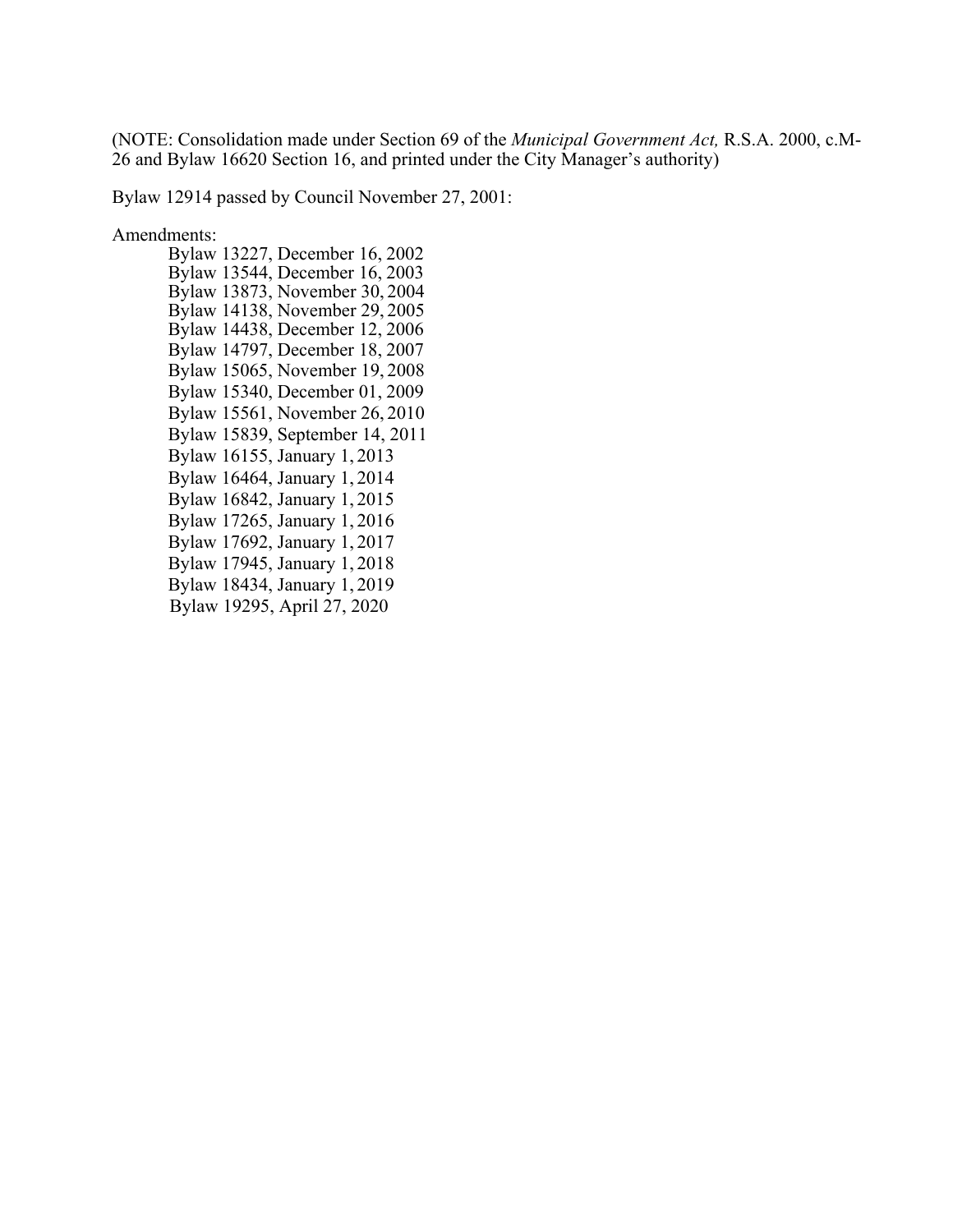#### **SCHEDULE A-TAX PENALTY, INTEREST AND MONTHLY PAYMENT**

#### **BYLAW 19295**

#### Part 1

**"Current Year"** means 2020

**"Previous Years"** - 2019 and any year preceding 2019

| Due Date - Annual Taxes                                          | <b>Property</b><br>June 30                                                            | <b>BIA</b><br>March 31                                                                                                          |
|------------------------------------------------------------------|---------------------------------------------------------------------------------------|---------------------------------------------------------------------------------------------------------------------------------|
| Part 2 - Interest on Overpayments                                |                                                                                       |                                                                                                                                 |
| Interest on Overpayments                                         | 0.06% per month                                                                       | 0.06% per month                                                                                                                 |
| Part 3 - Penalties on Unpaid Taxes<br><b>Current Taxes</b>       | Penalties/Property<br>September 1 5.0%<br>November 3<br>5.0%<br><b>TOTAL</b><br>10.0% | Penalties/BIA<br>September 1 1.25%<br>October 1<br>1.25%<br>November 3<br>1.25%<br>December 1<br>1.25%<br><b>TOTAL</b><br>5.00% |
| Supplementary/Partial Year Taxes                                 | 1.25% per month<br>Excluding the months<br>of July and August                         | 1.25% per month<br>Excluding the months<br>of July and August                                                                   |
| <b>Additional Charges</b>                                        | 1.25% per month<br><b>Excluding themonths</b><br>of July and August                   | 1.25% per month<br>Excluding the months<br>of July and August                                                                   |
| Arrears of Taxes (Taxes Remaining<br>Unpaid from Previous Years) | 1.25% per month<br>Excluding the months<br>of July and August                         | 1.25% per month<br>Excluding the months<br>of April to August                                                                   |

#### Part 4 - Payment of Taxes on Monthly Basis

Late Payment Penalty on Initial Payment (late applications only)

2.0% 2.0%